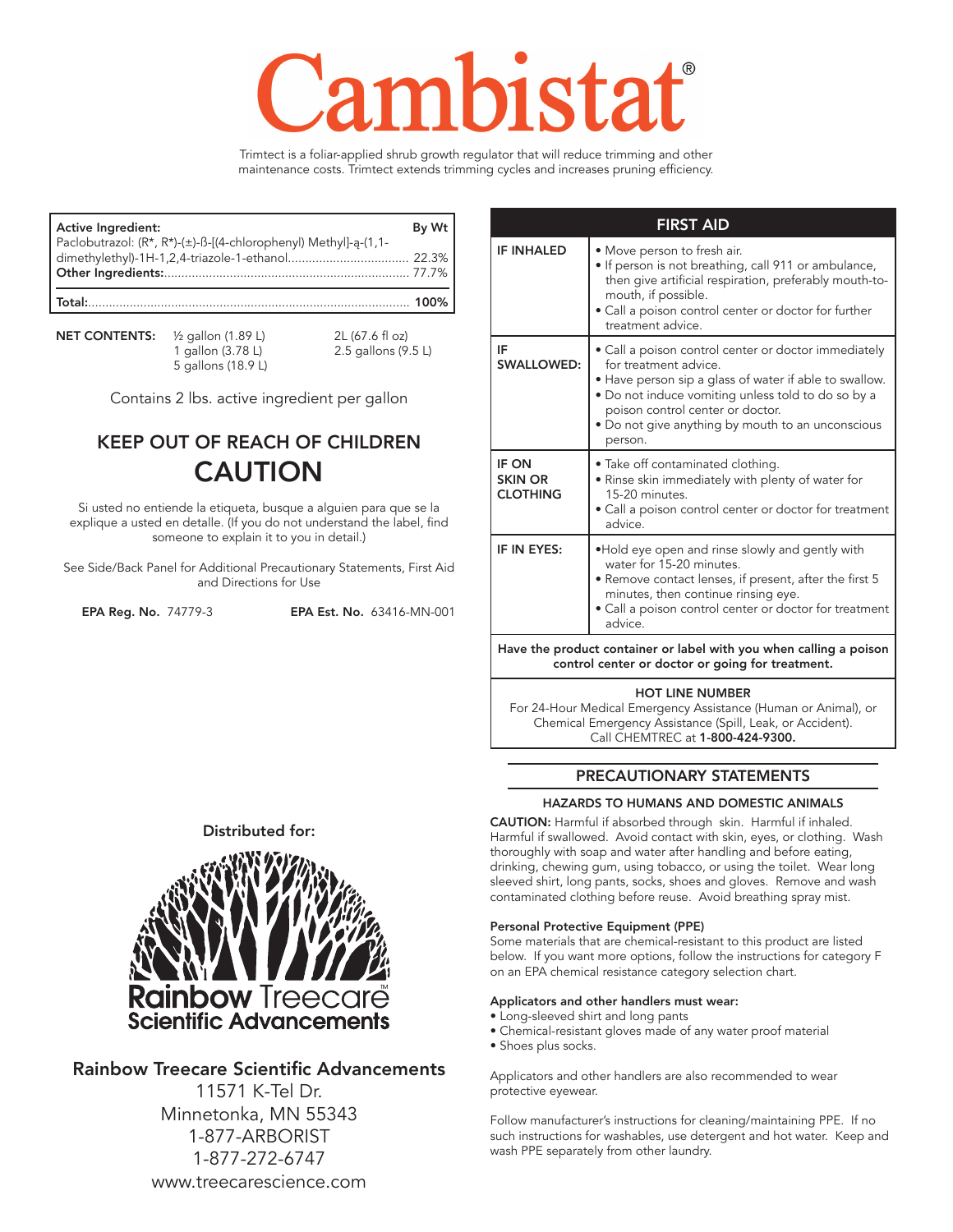#### USER SAFETY RECOMMENDATIONS

#### Users should:

- Wash hands before eating, drinking, chewing gum, using tobacco or using the toilet.
- Remove clothing immediately if pesticide gets inside. Then wash thoroughly and put on clean clothing.
- Remove PPE immediately after handling this product. Wash the outside of gloves before removing. As soon as possible, wash thoroughly and change into clean clothing.

#### ENVIRONMENTAL HAZARDS

Do not apply directly to water, to areas where surface water is present or to intertidal areas below the mean high water mark. Do not contaminate water when cleaning equipment or disposing of equipment wash water.

#### PHYSICAL OR CHEMICAL HAZARDS

Do not use or store near heat or open flame.

#### DIRECTIONS FOR USE

It is a violation of Federal law to use this product in a manner inconsistent with its labeling.

#### FAILURE TO FOLLOW THE USE DIRECTIONS AND PRECAUTIONS ON THIS LABEL MAY RESULT IN PLANT INJURY OR LESS THAN OPTIMAL GROWTH REDUCTION.

Do not apply this product in a way that will contact workers or other persons, either directly or through drift. Only protected handlers may be in the area during application. For any requirements specific to your State or Tribe, consult the agency responsible for pesticide regulation.

#### General Information

Cambistat™ is a plant growth regulator that slows the vegetative growth of plants by inhibiting gibberellin biosynthesis. Cambistat™ is designed to gently and predictably slow the growth of trees. A single application provides a long lasting reduction of vegetative growth, effectively extending the trimming cycle of trees and reducing the amount of woody growth that must be removed. In addition, use of Cambistat™ may cause other plant growth effects that are beneficial for trees such as increased root density, improved drought and heat resistance, and higher tolerance to insects and diseases. Cambistat will also benefit trees that are too large for their growing site and increase the longevity of trees growing in stressful environments. Cambistat™ may be applied by soil injection or basal soil drench.

Cambistat™ may be used on utility rights-of-way, residential areas, urban areas, and other non-crop areas.

#### Indications of Tree Response:

Cambistat™ is readily absorbed by plant roots and is translocated to the actively growing points. Initially, an intense greening of the foliage may occur in response to Cambistat™ treatment. Long-term effects include: shortened internodes and smaller, thicker leaves. Visible results may be seen in as little as 2 months but measurable growth reduction may take as long as a year to occur.

#### General Use Precautions

- Apply at recommended rates and follow safety precautions.
- Non-fruit or nut bearing trees that are not specified on this label may be treated if all other label directions are followed.
- The degree and duration of Cambistat™ applications can be affected by local soil and environmental conditions. Carefully read and follow label instructions to ensure effectiveness.
- Retreat every 3 years or wait until the effects from the previous application subside.
- Heavily compacted soils around trees may need to be vertical mulched, aerated or receive other remedial soil compaction treatments for Cambistat™ to effectively promote root growth.
- Localized stunting or injury of turfgrass or other non-target plants immediately adjacent to the treatment site may occur if Cambistat flows off of the application site.
- Avoid Cambistat™ basal drench applications on inclines and other areas where treated soil is likely to be washed away from the base of the tree by rainfall or irrigation.
- Shrubs and/or herbaceous ornamentals next to treated trees may be affected if their roots extend into the treatment zone.
- Do not treat sugar maple trees that will be tapped for sugar within one year.
- Do not treat fruit or nut trees that will be harvested within one year.
- Do not treat severely stressed trees or trees in rapid decline.
- Do not apply Cambistat™ through any irrigation system.

#### DOSING

It is important to apply the proper dose to the tree you are treating. Use the following steps to determine the required dose:

- 1) Correctly identify the tree species.
- 2) Measure tree diameter at breast height (DBH). (See determining DBH)
- 3) Locate the correct dosage rate category for your species (See tables 2 and 3).
- 4) Locate the amount of material to use based on the category and DBH of your species (See tables 4 and 5).
- 5) Determine if any rate reductions are necessary (See Dosage Reduction Considerations).

#### DETERMINING DBH

Single Stem: Measure the standard DBH of the tree at 4' 6" above the soil.

Multiple Individual Trees Growing in Close Proximity: For trees that have grown close together, measure the DBH of each stem and treat each tree individually. You may need to make rate reductions due to the overlapping canopies (See Dosage Reduction Considerations). Also, because of close proximity of trees, it may be necessary to apply Cambistat to outer perimeter of clumped trees.

Multi-stem Split Below DBH: For a tree that has multiple stems splitting below DBH, measure the tree at the narrowest point between the root flare and the split.

Stem Clusters: For trees that are grown too close together to be treated as individual trees, measure the DBH of each stem and add the measurements together. You may need to make rate reductions due to overlapping canopies (see Dosage Reduction Considerations). Also, because of close proximity of trees, it may be necessary to apply Cambistat to outer perimeter of clumped trees.

Tree Splits at DBH: For a tree that splits into two or more stems at DBH, measure and add the diameter of the stems and measure the narrowest point below the split. Take the average of these values.

#### DOSAGE REDUCTION CONSIDERATIONS

Canopy Missing: Look at the canopy of the tree and compare it to a "normal" canopy for that trunk diameter. For example, if a tree is missing large branches from storm damage or utility line clearance pruning it is necessary to estimate the percentage of canopy missing and subtract this percentage from the dosage amount. i.e. subtract 30% from dosage if 30% is missing from the canopy.

Canopy Suppression: Trees growing in close proximity to other trees, multi-stemmed trees, and trees growing in clusters may have overlapping canopies. Your judgment is required to compare the canopies of these trees to the "normal" canopy for trees with similar trunk diameter. It may be necessary to reduce the dosage amount based on the percent of suppression and canopy overlap.

Stressed or Declining Trees: Dosage rates for trees that have lost canopy from construction damage, storm damage, insects, disease, girdling roots and/or other types of stress must be reduced to minimize the risk of over-regulation. A full dose of Cambistat applied to a tree with small, thin, or declining canopy may result in smaller leaves and a sparse canopy.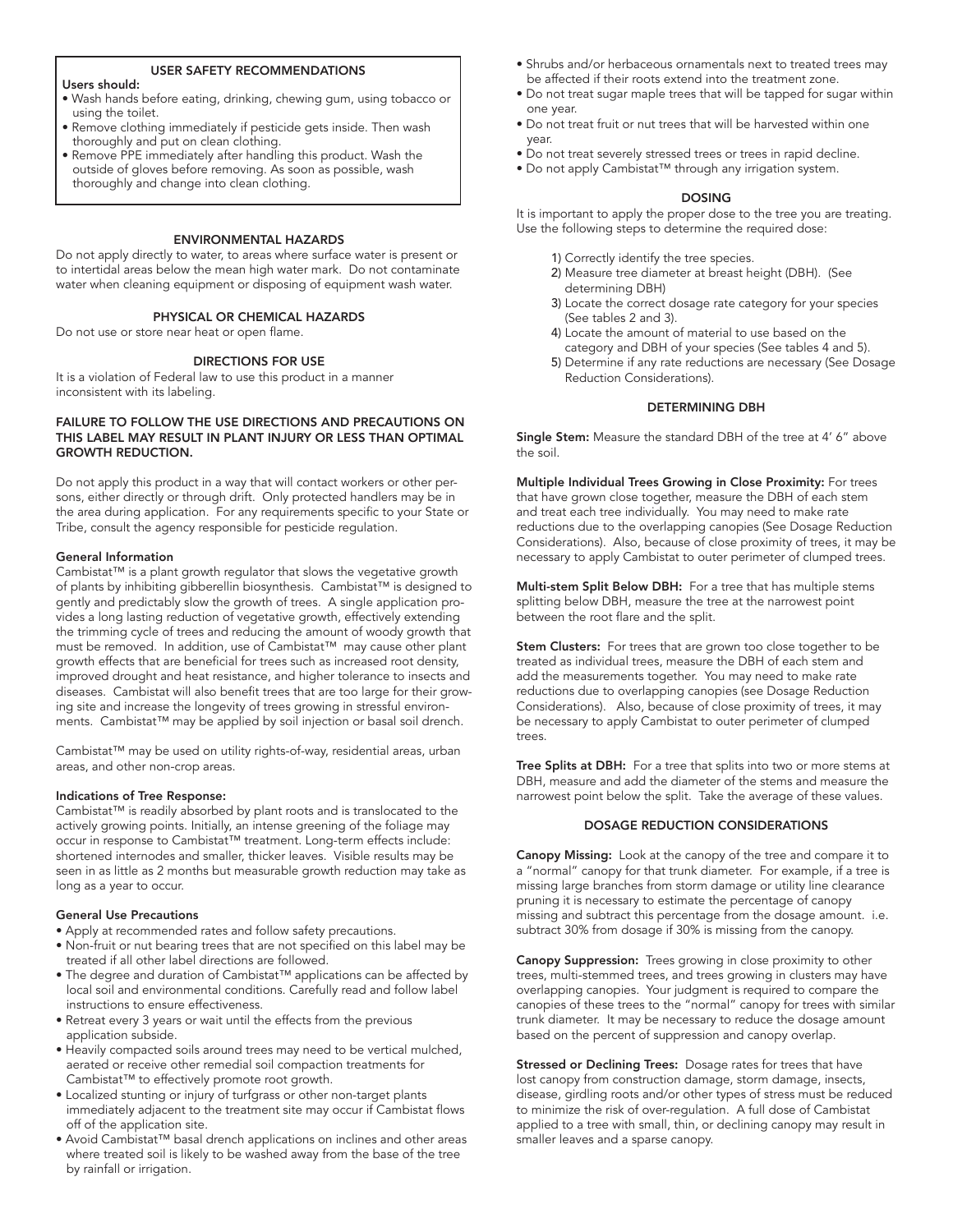- Reduce the dosage rate on highly stressed trees by 25% or more
- Trees that show significant stress and are in rapid decline are NOT good candidates for treatment.
- For stressed trees, consider that additional canopy may decline before treatment response begins so you may need to reduce the dose by more than what is presently missing.

Trees with Confined or Compromised Root Systems: Trees in sidewalk boxes, above ground planters, and new transplants may absorb Cambistat from the treatment area in a higher proportion than a tree with a full root system. Reduce the dosage rate by 25% or more.

#### MIXING PROCEDURE

Dilute 1 part Cambistat with 11 parts water. To make a large Ready to use solution, combine 1 quart of Cambistat with 11 quarts of water to make 3 gallons of solution. See table 1 for additional examples. When mixing large amounts of Cambistat, mix only the amount that will be used within that day. Cambistat is best applied with equipment that has constant agitation.

### Table 1: Examples of the volumes of Cambistat and Water needed to make Ready-to-Use solution.

| Volume of Cambistat | <b>Volume of Water</b> | Makes      |
|---------------------|------------------------|------------|
| 1 at                | 11 quarters            | 3 gallons  |
| 1 gallon            | 11 gallons             | 12 gallons |
| 4 gallons           | 44 gallons             | 48 gallons |

If applying mixture to compacted soils, high clay content soils, or other hard-to-wet soils, use a nonionic, organosilicone wetting agent (surfactant) to increase penetration of the soil. Mix approximately ½ ounce surfactant per 3 gallons or 1 pint surfactant per 100 gallons. Follow all label directions and precautions on the surfactant product label.

#### APPLICATION METHODS

#### Soil Injection

Inject the Ready to Use solution approximately 2-6 inches deep at 50-200 psi using the volumes in Table 5. Orient injection orifices to release the diluted product horizontally at the point of injection. Divide the required dose evenly among injection sites spaced as uniformly as possible around the base of the tree.

As an example, if you are using the HTI 2000 soil injector, the standard injection volume per site is 250 mls. You will divide the total dose a tree requires by 250 mls to determine the number of injection sites. If the number of injection sites is a fraction, for example, you have a 12 inch tree in the B category. The total dose for the tree is 1200 ml of diluted solution. Dividing 1200 ml by 250 mls/injection site = 4.8 injection sites. In this case, you will inject 4 locations with 250 mls each and a 5th injection sites with 200 mls (see table 6 for partial hole volumes). This will deliver the total dose of 1200 mls for the tree.

Position the injection sites to release the diluted Cambistat™ as close as possible to the point of contact between the soil and the tree beneath the soil so that the solution is readily absorbed by the tree (Figure 1). Locate injection sites next to buttress roots (Figure 1). For trees less than 6 inches DBH, use at least 4 injection sites evenly spaced around the tree.

#### Soil Basal Drench

Carefully dig a shallow furrow 2 – 6 inches deep around the base of the tree. If treating an individual tree, use the volumes determined in Table 4. If treating multiple trees, a Ready-To-Use solution can be created by using the volumes in Table 5. Carefully pour the Ready-To-Use solution evenly around the tree into the furrow using an applicator that provides a controlled flow. Make the application at the point of contact between the soil and the tree trunk (Figure 2). After the diluted product has been absorbed by the soil, refill the furrow with untreated soil. Note: If making an application on a slope, a soil dam may be created to contain the application within the furrow.

#### APPLICATION TIMING

For a more manicured look, apply Cambistat™ to trees 30 to 180 days before they are pruned. To allow some regrowth and a more natural look, apply Cambistat™ at the time of pruning.

Soil applications can be made throughout the year, except when the soil is frozen or saturated with water. Note: When applied to the soil, Cambistat™ is absorbed by tree roots and translocated to the growing points (sub-apical meristems) in response to evaporative water loss (transpiration). If applications are made after leaf drop, uptake of Cambistat™ will not occur until development of new leaves and resumption of transpiration.

#### For questions, contact Rainbow Treecare Scientific Advancements at 877-272-6747.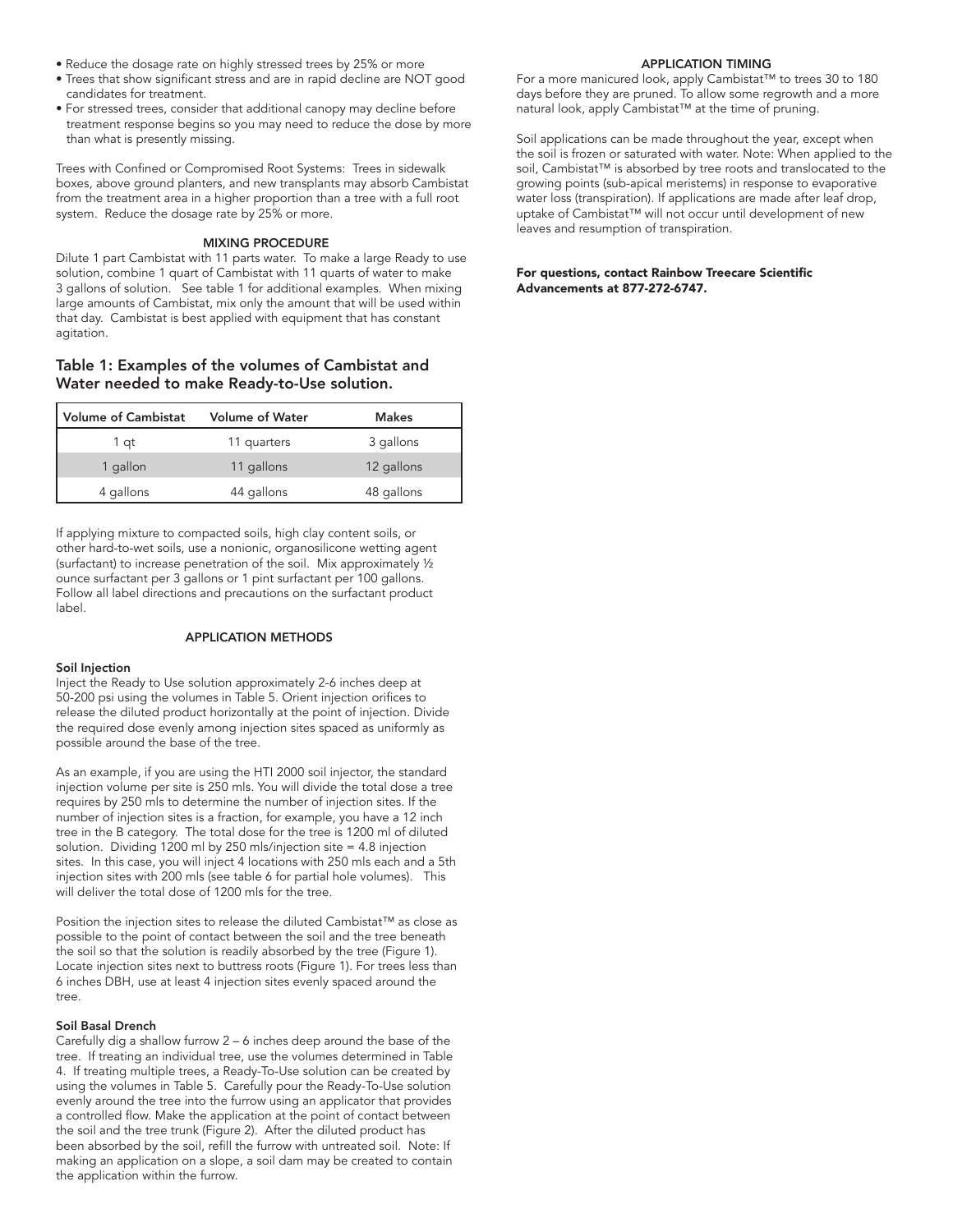# Table 2: LANDSCAPE APPLICATION Tree reference list and dosage rates.

| <b>Species</b>         | Category                  | <b>Species</b>                                 | Category       | <b>Species</b>                 | Category       |
|------------------------|---------------------------|------------------------------------------------|----------------|--------------------------------|----------------|
| Acacia                 | F                         | Hickory                                        | E              | Olive - Black                  | F              |
| Ailanthus              | D                         | Holly - American                               | E              | Olive - European               | E              |
| Alder                  | F                         | Holly - Nellie Stevens                         | Е              | Olive - Russian                | Ε              |
| Anaqua                 | E                         | Holly - Yaupon                                 | B              | Orchid Tree - Hong Kong        | $\overline{C}$ |
| Arborvitae             | F                         | Horsechestnut                                  | С              | Osage Orange                   | F              |
| Ash                    | F                         | Huisache                                       | E              | Palms                          | F              |
| Aspen                  | F                         | Ironwood / Hornbeam                            | D              | Paloverde                      | E              |
| Australian Bottle      | $\mathsf{C}$              | Jacaranda                                      | F              | Paulownia                      | E              |
| <b>Australian Pine</b> | $\overline{A}$            | Japanese Tree Lilac                            | Ε              | Pear - Ornamental              | F              |
| <b>Bald Cypress</b>    | F                         | Juniper                                        | F              | Pecan                          | E              |
| Banyan - Ficus         | F                         | Katsura - Japanese                             | А              | Persimmon                      | C              |
| Basswood, American     | $\forall$                 | Larch                                          | F              | Photinia                       | E              |
| Baytree                | Ε                         | Laurel                                         | F              | Pines*                         | F              |
| Beech                  | E                         | Leyland Cypress                                | F              | Plum - Ornamental              | E              |
| <b>Birch</b>           | F                         | Linden                                         | A              | Poinciana                      | F              |
| Bischofia              | F                         | Locust - Black                                 | F              | Raintree - Golden              | F              |
| Black Gum / Tupelo     | B                         | Locust - Honey                                 | Ε              | Redcedar - Eastern             | F              |
| <b>Black Olive</b>     | F                         | Lombardy Poplar                                | F              | Redwood                        | F              |
| Bottlebrush            | F                         | Lysiloma                                       | F              | Rosewood / Tipuana             | C              |
| Boxelder               | $\forall$                 | Magnolia                                       | F              | <b>Russian Olive</b>           | E              |
| <b>Buckeye</b>         | D                         | Mahogany                                       | F              | Saltcedar                      | F              |
| Buttonwood             | F                         | Maple - Amur                                   | B              | Sassafrass                     | E              |
| California Pepper      | $\mathsf C$               | Maple - Bigleaf                                | D              | Sea Grape                      | Ε              |
| Camphor                | E                         | Maple - Japanese (caution)**                   | $\overline{A}$ | Soapberry                      | E              |
| Catalpa                | Ε                         | Maple - Norway                                 | B              | Spruce*                        | F              |
| Cedar - Deodora        | E                         | Maple - Red                                    | B              | Sugarberry /Southern Hackberry | F              |
| Cedar - all others     | F                         | Maple - Silver                                 | D              | Sumac - African                | E              |
| Cherry - Black         | F                         | Maple - Sugar                                  | B              | Sycamore                       | F              |
| Cherry - Ornamental    | E                         | Melaleuca                                      | F              | Tabebuia                       | F              |
| Cherry - Laurel        | E                         | Mesquite                                       | F              | Tallow - Chinese               | F              |
| Chinaberry             | Ε                         | Mimosa                                         | Ε              | Tallowwood                     | F              |
| Chinese Pistache       | E                         | Mountain Ash                                   | B              | Tamarisk                       | F              |
| Cottonwood*            | F                         | Mulberry                                       | F              | Tepeguaje                      | Ε              |
| Crabapple              | F                         | Oak - Black                                    | E              | Tulip / Yellow Poplar          | F              |
| Crape Myrtle           | B                         | Oak - Blackjack                                | Ε              | Tupelo / Black Gum             | B              |
| Cryptomeria            | F                         | Oak - Bur                                      | D              | Walnut                         | E              |
| Cypress                | B                         | Oak - Laurel                                   | F              | Waxmyrtle - Pacific            | F              |
| Ebony - Texas          | F                         | Oak - Live - (<10")                            | B              | Willow                         | F              |
| Elm - Cedar            | Β                         | Oak - Live (>10")                              | Ε              | Xylosma                        | C              |
| Elm - Chinese/Lacebark | $\boldsymbol{\mathsf{A}}$ | Oak - Pin                                      | E              | Yellow Poplar / Tulip          | F              |
| Elm - Siberian         | А                         | Oak - Post                                     | Е              | Yew                            | F              |
| Elm - (all others)     | B                         | Oak - Red                                      | E              | Zelkova                        | $\sf B$        |
| Eucalyptus             | F                         |                                                |                |                                |                |
| Ficus                  | F                         | Oak - Sand Shinnery<br>Е<br>E<br>Oak - Scarlet |                |                                |                |
| Fir                    | F                         | Oak - Shumard                                  | Ε              |                                |                |
| Ginkgo                 | F                         | Oak - Valley                                   | F              |                                |                |
| Gumbo Limbo            | F                         | Oak - Water                                    | E              |                                |                |
| Hackberry              | F                         | Oak - White                                    | D              |                                |                |
| Hawthorn               | $\mathsf C$               | Oak - Willow                                   | Ε              |                                |                |
|                        |                           |                                                |                |                                |                |

#### Call 877-ARBORIS(T) (877-272-6747) for questions.

\*These species typically show less growth reduction compared to other species.

\*\*Japanese Maple can be easily over regulated, field reports suggest ½ A rate may be more appropriate.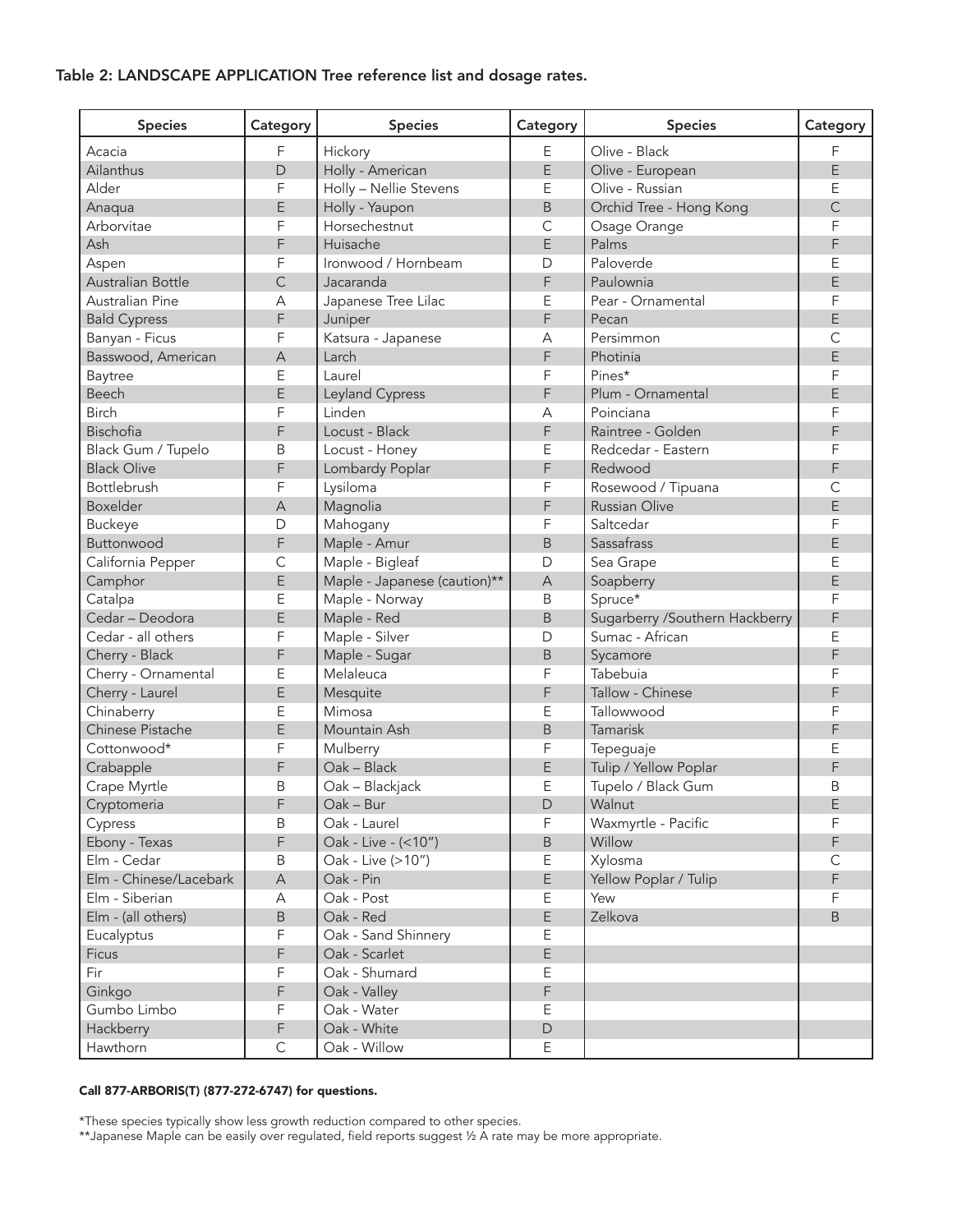# Table 3: RIGHTS-OF-WAY APPLICATIONS: Tree reference list and dosage rates.

| <b>Species</b>             | Category    | <b>Species</b>               | Category       | <b>Species</b>            | Category       |
|----------------------------|-------------|------------------------------|----------------|---------------------------|----------------|
| Acacia                     | F           | Hickory                      | E              | Oak - Willow              | Ε              |
| Ailanthus                  | D           | Holly - American             | E              | Oleander                  | $\overline{C}$ |
| Alder                      | F           | Holly - Nellie Stevens       | Ε              | Olive - Black             | F              |
| Anaqua                     | E           | Holly - Yaupon               | B              | Olive - European          | E              |
| Arborvitae                 | F           | Hong Kong Orchid Tree        | $\mathsf{C}$   | Olive - Russian           | E              |
| Ash                        | F           | Horsechestnut                | $\mathsf{C}$   | Orchid Tree - Hong Kong   | $\overline{C}$ |
| Aspen                      | F           | Huisache                     | Ε              | Osage Orange              | F              |
| Australian Bottle          | C           | Ironwood / Hornbeam          | $\mathsf{D}$   | Palms                     | F              |
| Australian Pine            | Β           | Jacaranda                    | F              | Paloverde                 | Ε              |
| <b>Bald Cypress</b>        | F           | Juniper                      | F              | Paulownia                 | E              |
| Banyan - Ficus             | F           | Katsura - Japanese           | B              | Pear - Ornamental         | F              |
| Basswood - American (>10") | B           | Larch                        | F              | Pecan                     | E              |
| Basswood - American (<10") | А           | Laurel                       | F              | Persimmon                 | C              |
|                            | E           |                              | E              |                           | E              |
| <b>Baytree</b><br>Beech    | E           | Lilac - Japanese             |                | Photinia<br>Pines*        | F              |
| <b>Birch</b>               |             | Linden (>10")                | B              |                           |                |
|                            | F           | Linden (<10")                | $\overline{A}$ | Plum - Ornamental         | E              |
| Bischofia                  | F           | Locust - Black               | F              | Poinciana                 | F              |
| Black Gum / Tupelo         | C           | Locust - Honey               | E              | Poplar - Lombardy         | F              |
| Bottlebrush                | F           | Lombardy Poplar              | F              | Raintree - Golden         | F              |
| Boxelder                   | B           | Lysiloma                     | F              | Redbud                    | $\overline{A}$ |
| <b>Buckeye</b>             | D           | Magnolia                     | F              | Redcedar - Eastern        | F              |
| Buttonwood                 | F           | Mahogany                     | F              | Redwood                   | F              |
| California Pepper          | С           | Maple - Amur                 | B              | Rosewood / Tipuana        | C              |
| Camphor                    | E           | Maple - Bigleaf              | E              | Saltcedar                 | F              |
| Catalpa                    | F           | Maple - Japanese (caution)** | A              | Sassafrass                | E              |
| Cedar - Deodora            | E           | Maple - Norway (>10")        | $\mathsf{C}$   | Sea Grape                 | E              |
| Cedar - all others         | F           | Maple - Norway (<10")        | B              | Soapberry                 | E              |
| Cherry - Black             | F           | Maple - Red (>10")           | $\mathsf{C}$   | Spruce*                   | F              |
| Cherry - Laurel            | Ε           | Maple - Red (<10")           | B              | Sugarberry /Southern      | F              |
| Cherry - all others        | E           | Maple - Silver (>10")        | D              | Hackberry                 | E              |
| Chinaberry                 | Ε           | Maple - Silver (<10")        | $\mathsf{C}$   | Sumac - African           | А              |
| Chinese Pistache           | E           | Maple - Sugar (>10")         | $\mathsf{C}$   | Sweetgum (Eastern US)     | B              |
| Cottonwood*                | F           | Maple - Sugar (<10")         | B              | Sweetgum (Western US)     | F              |
| Crabapple                  | F           | Melaleuca                    | F              | Sycamore                  | F              |
| Crape Myrtle               | C           | Mesquite                     | E              | Tabebuia                  | F              |
| Cryptomeria                | F           | Mimosa                       | E              | Tallow - Chinese Tamarisk | F              |
| Cypress - Leyland          | F           | Mountain Ash                 | Β              | Tepeguaje                 | Ε              |
| Cypress - all others       | B           | Mulberry                     | F              | Tulip / Yellow Poplar     | F              |
| Dogwood - CAUTION**        | А           | Oak - Black                  | Е              | Tupelo / Black Gum        | $\mathsf C$    |
| Ebony - Texas              | F           | Oak - Blackjack              | E              | Walnut                    | E.             |
| Elm - Cedar                | Β           | Oak - Bur                    | D              | Waxmyrtle - Pacific       | F              |
| Elm - Chinese/Lacebark     | $\mathsf A$ | Oak - Laurel                 | F              | Willow                    | F              |
| Elm - Siberian             | А           | Oak - Live (>10")            | Е              | Xylosma                   | C              |
| Elm -all others (>10")     | $\mathsf C$ | Oak - Live (<10")            | $\mathsf C$    | Yellow Poplar / Tulip     | F              |
| Elm -all others (<10")     | Β           | Oak - Pin                    | Е              | Yew                       | F              |
| Eucalyptus                 | F           | Oak - Post                   | E              | Zelkova                   | B              |
| Ficus                      | F           | Oak - Red                    | Е              |                           |                |
| Fir                        | F           | Oak - Sand Shinnery          | Ε              |                           |                |
| Ginkgo                     | F           | Oak - Scarlet                | Е              |                           |                |
|                            |             |                              |                |                           |                |

# Call 877-ARBORIS(T) (877-272-6747) for questions.

\*These species typically show less growth reduction compared to other species.

\*\*Dogwood and Japanese Maples are very sensitive to Cambistat and can be easily over regulated, field reports suggest 1/2 A rate may be more appropriate.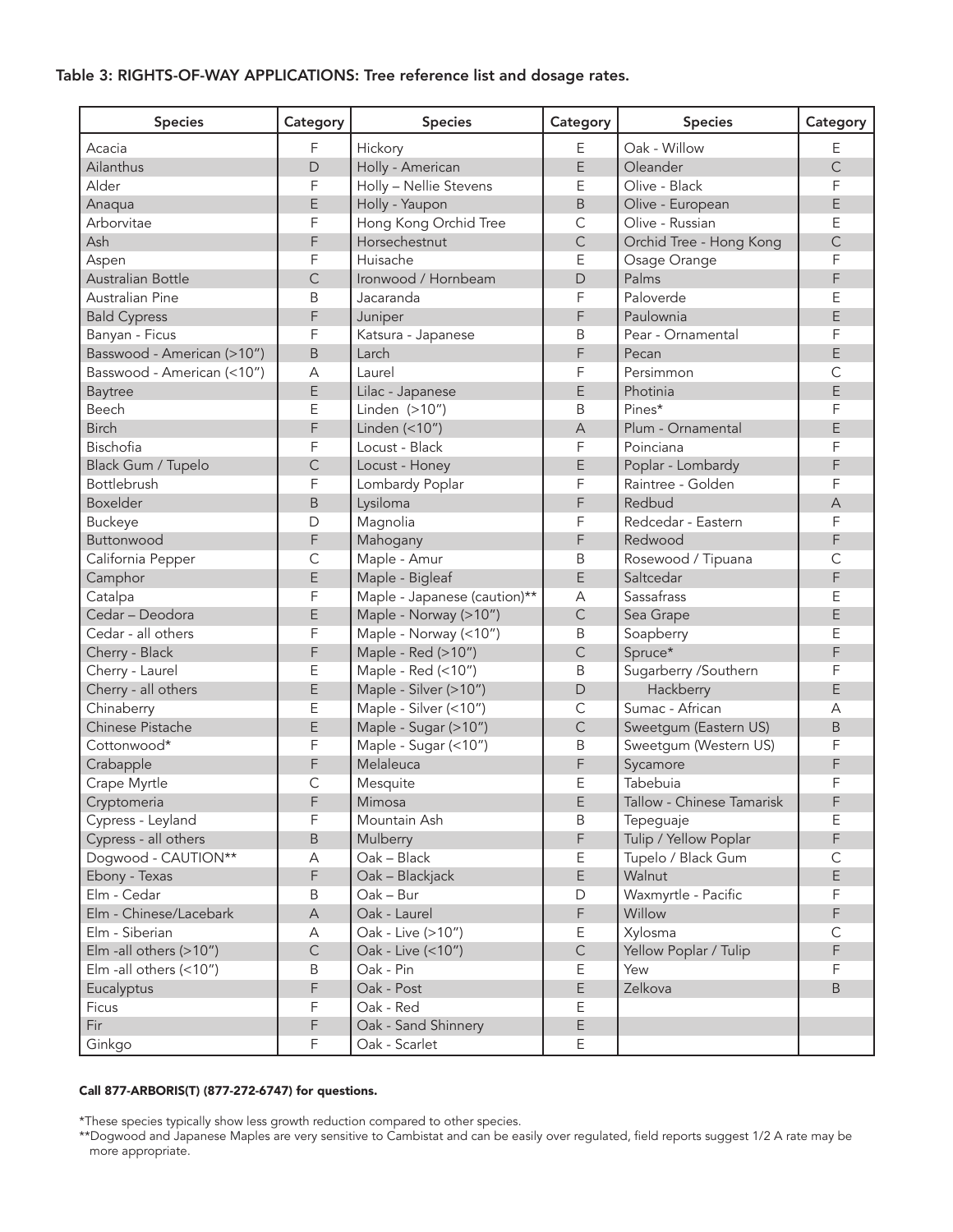| Table 4: Cambistat individual dose rate sheet. Mix the required volume of Cambistat with the required volume of water. |  |  |
|------------------------------------------------------------------------------------------------------------------------|--|--|
|------------------------------------------------------------------------------------------------------------------------|--|--|

| Dia. of<br>Tree at<br><b>Breast</b> | Category<br>A   |              | Category<br>B   |              | Category<br>C   |              | Category<br>D   |              | Category<br>E   |              | Category<br>F   |              |
|-------------------------------------|-----------------|--------------|-----------------|--------------|-----------------|--------------|-----------------|--------------|-----------------|--------------|-----------------|--------------|
| Height<br>(DBH)<br>(Inches)         | ml<br>Cambistat | ml<br>water  | ml<br>Cambistat | ml<br>water  | ml<br>Cambistat | ml<br>water  | ml<br>Cambistat | ml<br>water  | ml<br>Cambistat | ml<br>water  | ml<br>Cambistat | ml<br>water  |
| $\overline{4}$                      | 17              | 185          | 23              | 250          | 42              | 460          | 46              | 510          | 50              | 550          | 67              | 735          |
| 5                                   | 21              | 230          | 28              | 310          | 52              | 575          | 57              | 630          | 63              | 690          | 83              | 920          |
| 6                                   | 25              | 275          | 33              | 370          | 63              | 690          | 69              | 760          | 75              | 825          | 100             | 1100         |
| $\overline{7}$                      | 44              | 480          | 58              | 645          | 73              | 805          | 80              | 885          | 88              | 965          | 117             | 1285         |
| 8                                   | 50              | 550          | 67              | 735          | 83              | 920          | 92              | 1000         | 100             | 1100         | 133             | 1470         |
| 9                                   | 56              | 620          | 75              | 825          | 94              | 1030         | 103             | 1135         | 113             | 1240         | 150             | 1650         |
| 10                                  | 63              | 690          | 83              | 920          | 104             | 1145         | 115             | 1260         | 125             | 1375         | 167             | 1835         |
| 11                                  | 69              | 755          | 92              | 1010         | 115             | 1260         | 126             | 1390         | 138             | 1515         | 183             | 2020         |
| 12                                  | 75              | 825          | 100             | 1100         | 125             | 1375         | 138             | 1515         | 150             | 1650         | 200             | 2200         |
| 13                                  | 81              | 900          | 108             | 1190         | 135             | 1490         | 149             | 1640         | 163             | 1790         | 217             | 2385         |
| 14                                  | 88              | 965          | 117             | 1285         | 146             | 1605         | 160             | 1765         | 175             | 1925         | 233             | 2570         |
| 15                                  | 94              | 1030         | 125             | 1375         | 156             | 1720         | 172             | 1895         | 188             | 2065         | 250             | 2750         |
| 16                                  | 100             | 1100         | 133             | 1470         | 167             | 1835         | 183             | 2020         | 200             | 2200         | 267             | 2935         |
| 17                                  | 106             | 1170         | 142             | 1560         | 177             | 1950         | 195             | 2145         | 213             | 2340         | 283             | 3120         |
| 18                                  | 113             | 1240         | 150             | 1650         | 188             | 2065         | 206             | 2270         | 225             | 2475         | 300             | 3300         |
| 19                                  | 119             | 1310         | 158             | 1745         | 198             | 2177         | 218             | 2395         | 238             | 2615         | 317             | 3485         |
| 20                                  | 125             | 1375         | 167             | 1835         | 208             | 2290         | 229             | 2520         | 250             | 2750         | 333             | 3670         |
| 21                                  | 131             | 1445         | 175             | 1925         | 219             | 2410         | 241             | 2650         | 263             | 2890         | 350             | 3850         |
| 22                                  | 138             | 1515         | 183             | 2020         | 229             | 2520         | 252             | 2775         | 275             | 3025         | 367             | 4035         |
| 23                                  | 144             | 1580         | 192             | 2110         | 240             | 2635         | 264             | 2900         | 288             | 3165         | 383             | 4220         |
| 24                                  | 150             | 1650         | 200             | 2200         | 250             | 2750         | 275             | 3025         | 300             | 3300         | 400             | 4400         |
| 25                                  | 156             | 1720         | 208             | 2295         | 260             | 2865         | 287             | 3150         | 313             | 3440         | 417             | 4585         |
| 26                                  | 162             | 1787         | 217             | 2385         | 271             | 2980         | 298             | 3277         | 325             | 3575         | 433             | 4765         |
| 27                                  | 169             | 1855         | 225             | 2475         | 281             | 3095         | 310             | 3400         | 338             | 3715         | 450             | 4950         |
| 28                                  | 175             | 1925         | 233             | 2570         | 292             | 3210         | 321             | 3530         | 350             | 3850         | 467             | 5135         |
| 29                                  | 181             | 1995         | 242             | 2660         | 302             | 3320         | 332             | 3660         | 363             | 3990         | 483             | 5320         |
| 30                                  | 188             | 2060         | 250             | 2750         | 313             | 3440         | 344             | 3780         | 375             | 4125         | 500             | 5500         |
| 31                                  | 194             | 2130         | 258             | 2840         | 323             | 3550         | 355             | 3910         | 388             | 4265         | 517             | 5685         |
| 32                                  | 200             | 2200         | 267             | 2930         | 333             | 3670         | 367             | 4035         | 400             | 4400         | 533             | 5870         |
| 33                                  | 206             | 2270         | 275             | 3025         | 345             | 3780         | 378             | 4160         | 413             | 4540         | 550             | 6050         |
| 34                                  | 213             | 2340         | 283             | 3120         | 354             | 3900         | 390             | 4285         | 425             | 4675         | 567             | 6235         |
| 35                                  | 219             | 2405         | 292             | 3210         | 365             | 4010         | 401             | 4410         | 438             | 4810         | 583             | 6415         |
| 36                                  | 225             | 2475         | 300             | 3300         | 375             | 4125         | 413             | 4540         | 450             | 4950         | 600             | 6600         |
| 37<br>38                            | 231             | 2545<br>2610 | 308             | 3390<br>3480 | 386<br>396      | 4240         | 424             | 4664         | 463             | 5090         | 617             | 6780         |
| 39                                  | 238<br>244      | 2680         | 317<br>325      | 3575         | 406             | 4355<br>4470 | 435<br>447      | 4790<br>4915 | 475<br>488      | 5225<br>5365 | 633<br>650      | 6970<br>7150 |
| 40                                  | 250             | 2750         | 333             | 3670         | 417             | 4585         | 458             | 5040         | 500             | 5500         | 667             | 7335         |
| 41                                  | 256             | 2820         | 342             | 3760         | 427             | 4700         | 470             | 5168         | 513             | 5640         | 683             | 7520         |
| 42                                  | 263             | 2890         | 350             | 3850         | 438             | 4815         | 481             | 5295         | 525             | 5775         | 700             | 7700         |
| 43                                  | 269             | 2955         | 358             | 3940         | 448             | 4930         | 493             | 5420         | 538             | 5915         | 717             | 7885         |
| 44                                  | 275             | 3025         | 367             | 4035         | 458             | 5040         | 504             | 5545         | 550             | 6050         | 733             | 8065         |
| 45                                  | 281             | 3095         | 375             | 4125         | 469             | 5155         | 516             | 5670         | 563             | 6190         | 750             | 8250         |
| 46                                  | 288             | 3160         | 383             | 4220         | 479             | 5270         | 527             | 5800         | 575             | 6325         | 767             | 8435         |
| 47                                  | 294             | 3230         | 392             | 4310         | 490             | 5385         | 539             | 5924         | 588             | 6463         | 783             | 8615         |
|                                     |                 |              |                 |              |                 |              |                 |              |                 |              |                 |              |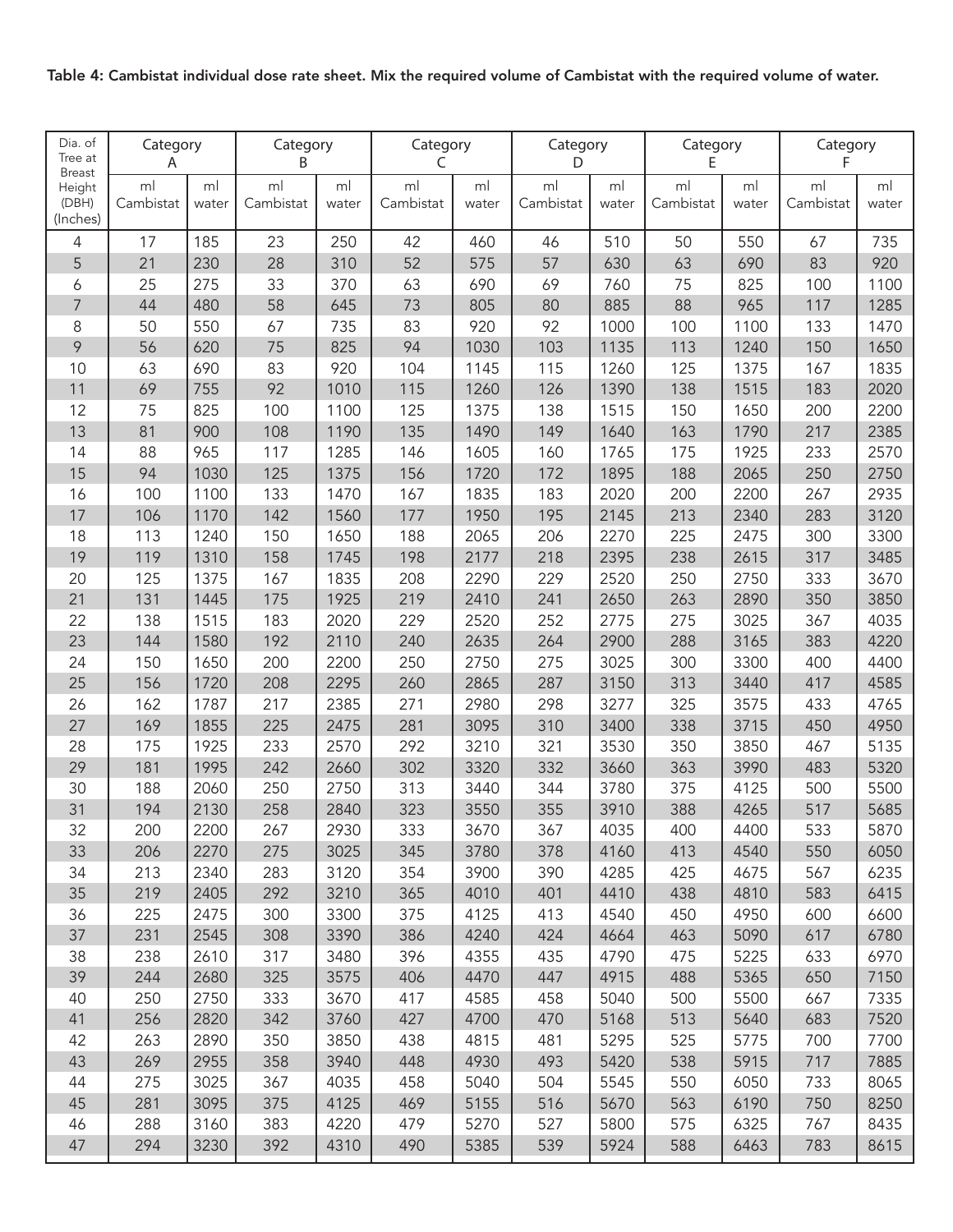| Dia. of<br>Tree at               | Category<br>Α      |                | Category<br>B      |                  | Category<br>C      |                | Category<br>D      |                | Category<br>E      |                | Category<br>F      |                  |
|----------------------------------|--------------------|----------------|--------------------|------------------|--------------------|----------------|--------------------|----------------|--------------------|----------------|--------------------|------------------|
| <b>Breast</b><br>Height<br>(DBH) | mL of<br>Ready-To- | # of<br>injec- | mL of<br>Ready-To- | # of<br>injec-   | mL of<br>Ready-To- | # of<br>injec- | mL of<br>Ready-To- | # of<br>injec- | mL of<br>Ready-To- | # of<br>injec- | mL of<br>Ready-To- | $#$ of<br>injec- |
| (Inches)                         | Use<br>solution    | tion<br>sites  | Use<br>solution    | tion<br>sites    | Use<br>solution    | tion<br>sites  | Use<br>solution    | tion<br>sites  | Use<br>solution    | tion<br>sites  | Use<br>solution    | tion<br>sites    |
| 4                                | 202*               | BD**           | $273*$             | $BD**$           | 500                | BD**           | 550                | BD**           | 600                | $BD**$         | 800                | 3.2              |
| 5                                | $251*$             | BD**           | 338*               | BD**             | 625                | $BD**$         | 688                | BD**           | 750                | 3              | 1000               | $\overline{4}$   |
| 6                                | $300*$             | $BD**$         | 403*               | BD**             | 750                | 3              | 825                | 3.3            | 900                | 3.6            | 1200               | 4.8              |
| $\overline{7}$                   | 525                | BD**           | 700                | BD**             | 875                | 3.5            | 963                | 3.9            | 1050               | 4.2            | 1400               | 5.6              |
| 8                                | 600                | BD**           | 800                | 3.2              | 1000               | 4              | 1100               | 4.4            | 1200               | 4.8            | 1600               | 6.4              |
| 9                                | 675                | BD**           | 900                | 3.6              | 1125               | 4.5            | 1238               | 5              | 1350               | 5.4            | 1800               | 7.2              |
| 10                               | 750                | 3              | 1000               | 4                | 1250               | 5              | 1375               | 5.5            | 1500               | 6              | 2000               | 8                |
| 11                               | 825                | 3.3            | 1100               | 4.4              | 1375               | 5.5            | 1513               | 6.1            | 1650               | 6.6            | 2200               | 8.8              |
| 12                               | 900                | 3.6            | 1200               | 4.8              | 1500               | 6              | 1650               | 6.6            | 1800               | 7.2            | 2400               | 9.6              |
| 13                               | 975                | 3.9            | 1300               | 5.2              | 1625               | 6.5            | 1788               | 7.2            | 1950               | 7.8            | 2600               | 10.4             |
| 14                               | 1050               | 4.2            | 1400               | 5.6              | 1750               | 7              | 1925               | 7.7            | 2100               | 8.4            | 2800               | 11.2             |
| 15                               | 1125               | 4.5            | 1500               | $\boldsymbol{6}$ | 1875               | 7.5            | 2063               | 8.3            | 2250               | 9              | 3000               | 12               |
| 16                               | 1200               | 4.8            | 1600               | 6.4              | 2000               | 8              | 2200               | 8.8            | 2400               | 9.6            | 3200               | 12.8             |
| 17                               | 1275               | 5.1            | 1700               | 6.8              | 2125               | 8.5            | 2338               | 9.4            | 2550               | 10.2           | 3400               | 13.6             |
| 18                               | 1350               | 5.4            | 1800               | 7.2              | 2250               | 9              | 2475               | 9.9            | 2700               | 10.8           | 3600               | 14.4             |
| 19                               | 1425               | 5.7            | 1900               | 7.6              | 2375               | 9.5            | 2613               | 10.5           | 2850               | 11.4           | 3800               | 15.2             |
| 20                               | 1500               | 6              | 2000               | $\,8\,$          | 2500               | 10             | 2750               | 11             | 3000               | 12             | 4000               | 16               |
| 21                               | 1575               | 6.3            | 2100               | 8.4              | 2625               | 10.5           | 2888               | 11.6           | 3150               | 12.6           | 4200               | 16.8             |
| 22                               | 1650               | 6.6            | 2200               | 8.8              | 2750               | 11             | 3025               | 12.1           | 3300               | 13.2           | 4400               | 17.6             |
| 23                               | 1725               | 6.9            | 2300               | 9.2              | 2875               | 11.5           | 3163               | 12.7           | 3450               | 13.8           | 4600               | 18.4             |
| 24                               | 1800               | 7.2            | 2400               | 9.6              | 3000               | 12             | 3300               | 13.2           | 3600               | 14.4           | 4800               | 19.2             |
| 25                               | 1875               | 7.5            | 2500               | 10               | 3125               | 12.5           | 3438               | 13.8           | 3750               | 15             | 5000               | 20               |
| 26                               | 1950               | 7.8            | 2600               | 10.4             | 3250               | 13             | 3575               | 14.3           | 3900               | 15.6           | 5200               | 20.8             |
| 27                               | 2025               | 8.1            | 2700               | 10.8             | 3375               | 13.5           | 3713               | 14.9           | 4050               | 16.2           | 5400               | 21.6             |
| 28                               | 2100               | 8.4            | 2800               | 11.2             | 3500               | 14.0           | 3850               | 15.4           | 4200               | 16.8           | 5600               | 22.4             |
| 29                               | 2175               | 8.7            | 2900               | 11.6             | 3625               | 14.5           | 3988               | 16             | 4350               | 17.4           | 5800               | 23.2             |
| 30                               | 2250               | 9              | 3000               | 12               | 3750               | 15             | 4125               | 16.5           | 4500               | 18             | 6000               | 24               |
| 31                               | 2325               | 9.3            | 3100               | 12.4             | 3875               | 15.5           | 4263               | 17.1           | 4650               | 18.6           | 6200               | 24.8             |
| 32                               | 2400               | 9.6            | 3200               | 12.8             | 4000               | 16             | 4400               | 17.6           | 4800               | 19.2           | 6400               | 25.6             |
| 33                               | 2475               | 9.9            | 3300               | 13.2             | 4125               | 16.5           | 4538               | 18.2           | 4950               | 19.8           | 6600               | 26.4             |
| 34                               | 2550               | 10.2           | 3400               | 13.6             | 4250               | 17             | 4675               | 18.7           | 5100               | 20.4           | 6800               | 27.2             |
| 35                               | 2625               | 10.5           | 3500               | 14               | 4375               | 17.5           | 4813               | 19.3           | 5250               | 21             | 7000               | 28               |
| 36                               | 2700               | 10.8           | 3600               | 14.4             | 4500               | 18             | 4950               | 19.8           | 5400               | 21.6           | 7200               | 28.8             |
| 37                               | 2775               | 11.1           | 3700               | 14.8             | 4625               | 18.5           | 5088               | 20.4           | 5550               | 22.2           | 7400               | 29.6             |
| 38                               | 2850               | 11.4           | 3800               | 15.2             | 4750               | 19             | 5225               | 20.9           | 5700               | 22.8           | 7600               | 30.4             |
| 39                               | 2925               | 11.7           | 3900               | 156              | 4875               | 19.5           | 5363               | 21.5           | 5850               | 23.4           | 7800               | 31.2             |
| 40                               | 3000               | 12             | 4000               | 16               | 5000               | 20             | 5500               | 22             | 6000               | 24             | 8000               | 32               |
| 41                               | 3075               | 12.3           | 4100               | 16.4             | 5125               | 20.5           | 5638               | 22.6           | 6150               | 24.6           | 8200               | 32.8             |
| 42                               | 3150               | 12.6           | 4200               | 16.8             | 5250               | 21             | 5775               | 23.1           | 6300               | 25.2           | 8400               | 33.6             |
| 43                               | 3225               | 12.9           | 4300               | 17.2             | 5375               | 21.5           | 5913               | 23.7           | 6450               | 25.8           | 8600               | 34.4             |
| 44                               | 3300               | 13.2           | 4400               | 17.6             | 5500               | 22             | 6050               | 24.2           | 6600               | 26.4           | 8800               | 35.2             |
| 45                               | 3375               | 13.5           | 4500               | $18\,$           | 5625               | 22.5           | 6188               | 24.8           | 6750               | 27             | 9000               | 36               |
| 46                               | 3450               | 13.8           | 4600               | 18.4             | 5750               | 23             | 6325               | 25.3           | 6900               | 27.6           | 9200               | 36.8             |
| 47                               | 3525               | 14.1           | 4700               | 18.8             | 5875               | 23.5           | 6463               | 25.9           | 7050               | 28.2           | 9400               | 37.6             |
| 48                               | 3600               | 14.4           | 4800               | 19.2             | 6000               | 24             | 6600               | 26.4           | 7200               | 28.8           | 9600               | 38.4             |
| 49                               | 3675               | 14.7           | 4900               | 19.6             | 6125               | 24.5           | 6738               | 27             | 7350               | 29.4           | 9800               | 39.2             |
| 50                               | 3750               | 15             | 5000               | 20               | 6250               | 25             | 6875               | 27.5           | 7500               | 30             | 10000              | 40               |

Table 5: Ready-To-Use (RTU) rate sheet and the number of soil injection holes needed (based on 250ml delivered per hole). Make a RTU solution by combining 11 parts of water with 1 part of Cambistat.

\*The dosage rate for this tree has been adjusted down due to sensitivity of small trees in this category.

\*\*Use the basal drench application method to apply Cambistat to trees of this size in this category.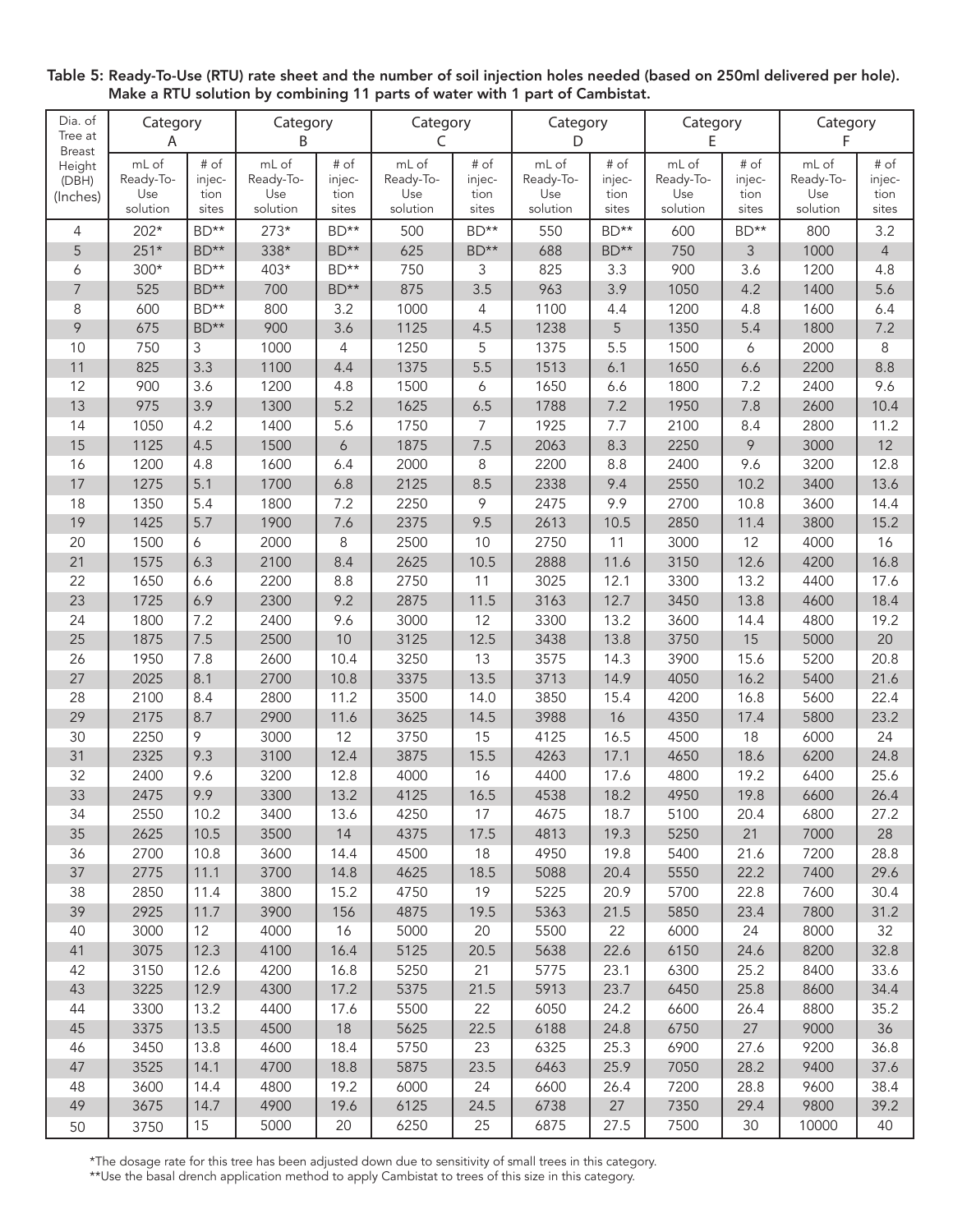# Table 6: Partial hole volumes for soil injection (based on 250 ml delivered per hole)

| Partial<br>hole | Volume |
|-----------------|--------|
| $\cdot$ 1       | 25 ml  |
| .2              | 50 ml  |
| .3              | 75 ml  |
| .4              | 100 ml |
| .5              | 125 ml |
| .6              | 150 ml |
| .7              | 175 ml |
| .8              | 200 ml |
| .9              | 225 ml |

## Figure 1. Placement of Cambistat™ as a soil-injected treatment.



Figure 2. Placement of Cambistat™ as a basal drench.



#### STORAGE AND DISPOSAL

Do not contaminate water, food or feed by storage or disposal. Open dumping is prohibited. Do not reuse empty container. Pesticide Storage: Keep container closed when not in use. Do not store near food or feed. Protect from freezing. In case of spill or leak on floor or paved surfaces, soak up with sand, earth, or synthetic absorbent. Remove to chemical waste area. Pesticide Disposal: Pesticide wastes are toxic. Improper disposal of excess pesticide, spray mixture, or rinsate is a violation of Federal law. If these cannot be disposed of by use according to label instructions, contact your state pesticide or environmental control agency, or the hazardous waste representative at the nearest EPA regional office for guidance.

Container Disposal: Non-refillable container: Do not reuse or refill this container. Triple rinse or pressure rinse container (or equivalent) promptly after emptying. Offer for recycling, if available or puncture and dispose of in a sanitary landfill, or incineration, or if allowed by state and local authorities, by burning. If burned, stay out of smoke.

(non-refillable <5 gallons) Triple rinse as follows: Empty the remaining contents into application equipment or a mix tank and drain for 10 seconds after the flow begins to drip. Fill the container ¼ full with water and recap. Shake for 10 seconds. Pour rinsate into application equipment or a mix tank or store rinsate for later use or disposal. Drain for 10 seconds after the flow begins to drip. Repeat this procedure two more times.

(non-refillable >5 gallons): Triple rinse as follows: Empty the remaining contents into application equipment or mix tank. Fill the container ¼ full with water. Replace and tighten closures. Tip container on its side and roll it back and forth, ensuring at least one complete revolution, for 30 seconds. Stand the container on its end and tip it back and forth several times. Turn the container over onto its other end and tip it back and forth several times. Empty the rinsate into application equipment or a mix tank or store rinsate for later use or disposal. Repeat this procedure two more times.

Pressure rinse as follows: Empty the remaining contents into application equipment or a mix tank and continue to drain for 10 seconds after the flow begins to drip. Hold container upside down over application equipment or mix tank or collect rinsate for later use for disposal. Insert pressure rinsing nozzle in the side of the container, and rinse at about 40 PSI for at least 30 seconds. Drain for 10 seconds after the flow begins to drip.

#### CONDITIONS OF SALE AND LIMITATION OF WARRANTY AND LIABILITY

Notice: Read the entire Directions For Use and Conditions of Sale and Limitation of Warranty and Liability before buying or using this product. If the terms are not acceptable, return the product at once, unopened, and the purchase price will be refunded.

Follow the Directions For Use carefully. It is impossible to eliminate all risks inherently associated with the use of this product. Tree injury, ineffectiveness or other unintended consequences may result because of such factors as manner of use or application, weather or tree conditions, presence of other materials or other influencing factors in the use of the product, which are beyond the control of RAINBOW TREECARE SCIENTIFIC ADVANCEMENTS or seller. To the extent consistent with applicable law, all such risks shall be assumed by Buyer and User, and Buyer and User agree to hold RAINBOW TREECARE SCIENTIFIC ADVANCEMENTS and Seller harmless for any claims relating to such factors.

RAINBOW TREECARE SCIENTIFIC ADVANCEMENTS warrants that this product conforms to the chemical description on the label and is reasonably fit for the purposes stated in the Directions For Use, subject to the inherent risks referred to above, when used in accordance with directions under normal use conditions. This warranty does not extend to the use of the product contrary to label instructions, or under abnormal conditions or under conditions